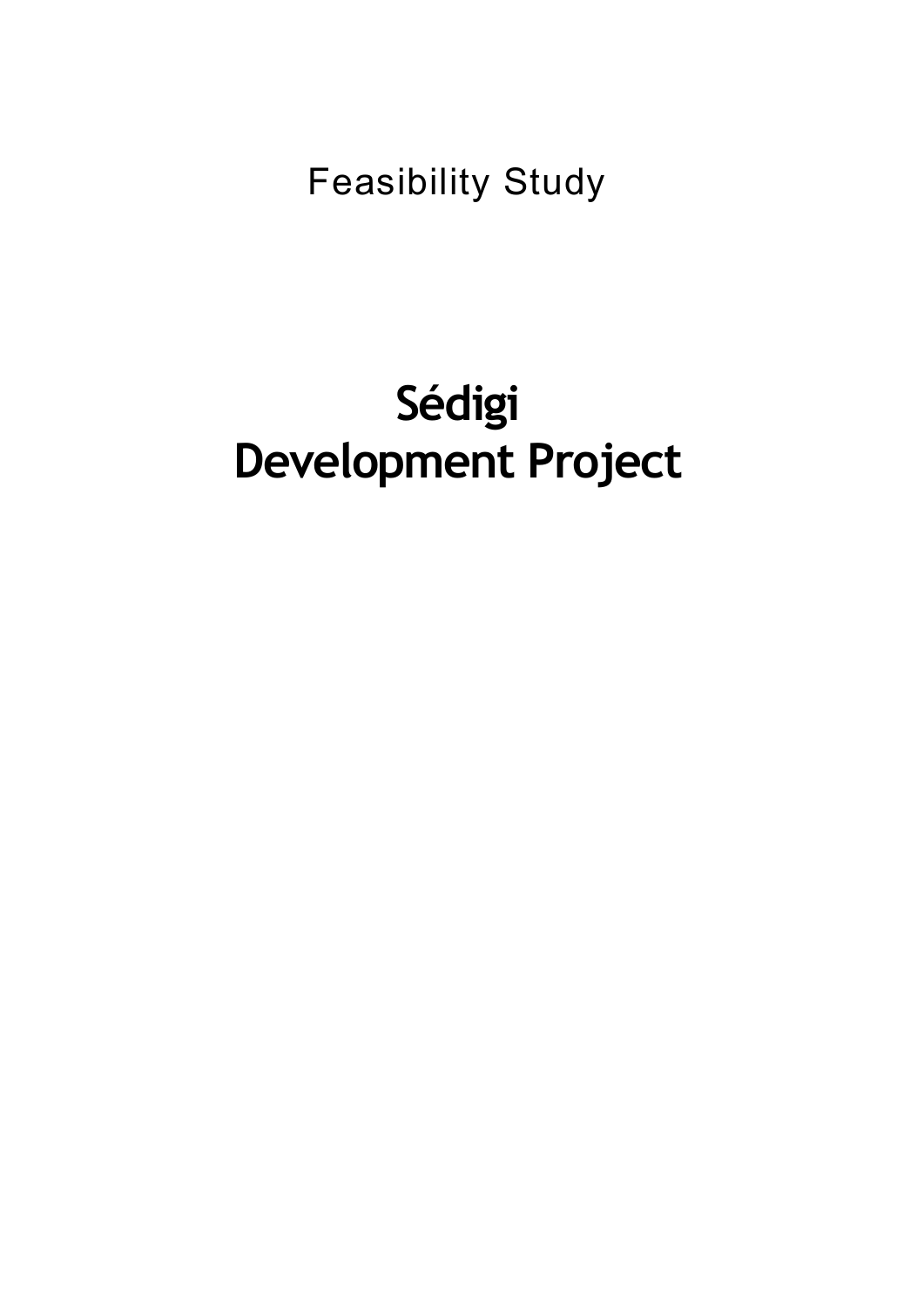#### **BACKGROUND**

The previous plan for the exploitation of the Sédigi field was developed per the terms agreed to in the 1988 SEERAT Convention between the Republic of Chad and the Consortium (Exxon 40%, Shell 40%, Elf 20%). The Convention required that the Sédigi field facilities would be owned 100% by the Consortium, and that the pipeline and refinery would be owned and operated by "Societe d'Etude et d'Exploitation de la Raffinerie Tchadienne" (SEERAT), a company owned 51 % by the Consortium, and 49% by the Chad government. The objective of the SEERAT project was to pipeline the Sédigi crude to a newly constructed refinery to be located at Farcha in N'Djamena, the Countries capital which would meet the energy demands of "Societe Tchadienne D'Eau et d'Electricitie" (STEE) as well as meet the potential available petroleum market. As well, the project would have to meet the profitability criteria necessary for the government of Chad to secure financial support from the Consortium members, and/or other lending institutions to allow it to meet its cost obligation to the project.

#### **STATE PETROLEUM OVERSEAS INC, PROPOSAL**

The State, proposal for the exploitation of the Sédigi pool involves the construction of a 320 km pipeline, and associated gathering and pumping facilities from the field to N'Djamena, where a 3500 BOPD refinery would be located, designed to supply the national requirements for hydrocarbon byproducts as well as the fuel requirements for an upgraded 8 megawatt power generation facility located at the same site. The cost of the project would be borne 100% by State, with production sharing and cost recovery, to be negotiated. Ownership of all upstream facilities, which would include the Sédigi field production and gathering facilities, would be 100% State Petroleum Overseas Inc. Ownership of all downstream facilities, which would include the field evaporation system, crude oil pipeline and pumping station, the refinery' arid the power generation station would be 100% the Republic of Chad. State would commence construction of the development plan immediately upon the signing of an Exploration Agreement for the Lake Chad Basin, and a Production Sharing Agreement for the Sédigi field. Completion of the project is estimated to be 18 months from commencement.

The purpose of this report is to determine the feasibility of the exploitation of the Sédigi pool by State Petroleum Overseas Inc., prior to entering into an agreement with the Republic of Chad defining the respective rights and obligations of the parties regarding the conduct of petroleum activities by State within Chad. Fundamental to States determination of the economic feasibility of developing the Sédigi field, remains the unrestricted access to all technical data acquired on the Lake Chad Basin portion of the Permit H to date, to determine the remaining exploration potential of the basin, as well as confirmation of the availability of this portion of the Permit held-by-the Consortium, for further exploration and development by State,

#### **TECHNICAL+DATA**

Since 1989, there has been extensive technical work done on the Sédigi project with respect to reservoir description, reserve determination, production capabilities and hydrocarbon properties by Exxon International and SNC Lavalin International. In addition, extensive research has been done on the petroleum byproduct requirements, and electrical energy requirements for the Republic of Chad, and reported on by these same companies. Haskoning Societe Royale d'Ingenieurs was commissioned by the Government of Chad to do a study on the impact of the proposed SEERAT pipeline and refinery on the environment. All of this information was made available to State by the Chad government, and was evaluated in detail by State's technical staff. The technical information contained in these various reports was determined to be reasonable and adequate to allow State to develop the alternative plan to the SEERAT project to exploit the Sédigi field.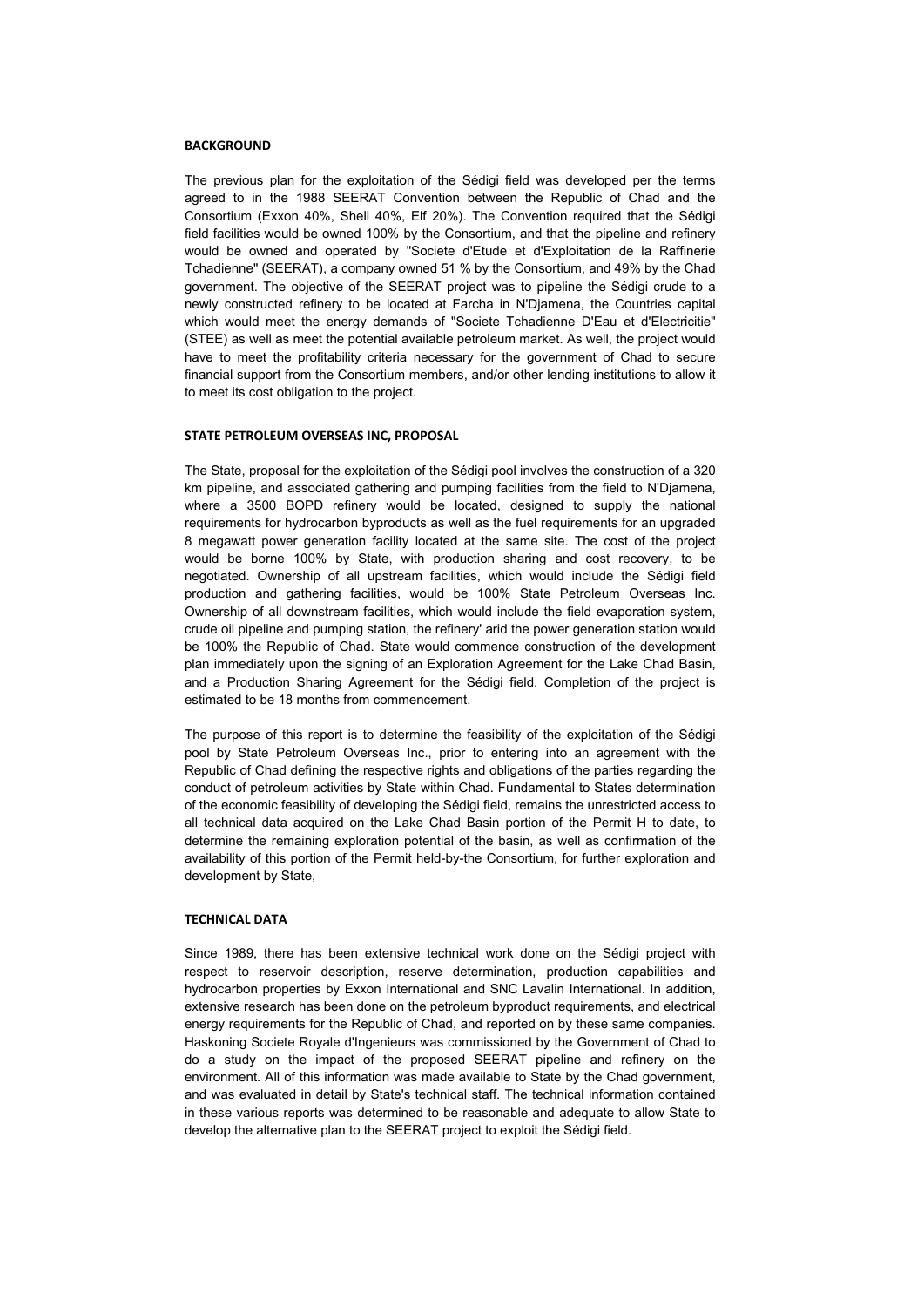#### **GEOLOGY**

The Sédigi Field is located about 300 km north northwest of N'Djamena, the capital city of Chad. The field was discovered by Conoco in 1975 with the drilling of the Sédigi 1 well, which tested hydrocarbons from eight of fourteen drill stem tests conducted on the well. Exxon further delineated the discovery in 1989 with the drilling of the Sédigi 2 well, and sidetracking of the original Sédigi 1 well as Sédigi 1A. Four production tests were performed in the Sédigi 2 well, and three production tests were performed in the Sédigi 1A well, all of which produced hydrocarbons.

The Sédigi field is a faulted domal structure located at a drilled depth of approximately 2750m. The field contains multiple stacked reservoirs 6 m - 10 m thick, containing two gas/condensate zones and four high shrinkage volatile oil zones with varying hydrocarbonwater contacts. Volatile oil gravity is approximately 48° API while condensate gravity ranges from 50° to 52° API. The reservoir rock is good quality sandstone with porosities ranging from 15% to 21 % and permeability's ranging from 20 md to 500 md. The current average reservoir pressure is 27,570 kPag (4000 psig) at an estimated depth of 2800m with an average reservoir temperature, based on drill stem-test data, of 129°C.

The Sédigi pool occurs in the Termit Graben portion of the West African Rift System, which is continuous from Niger into Chad. The Termit basin is an extensional asymmetric rift, 575 km long, and 150-200 km wide. The basin is estimated to contain maximum sediment thicknesses, of approximately 14,000 m consisting of 1000-3000 m of Early Cretaceous fluvial-lacustrine clastics, 5000-7000 m of Late Cretaceous shallow marine clastics and minor carbonates, and up to 4000-5000 m of Cenozoic continental sands and shaly sediments.

Reservoirs in the Termit Basin are generally about 30 m thick, and occur in the Late Cretaceous fine grained tidal marine sandstones, and fluvial Tertiary sandstones. Two main structural styles are reflected over the majority of the Termit Basin. Basin extension resulted in a complex of tilted and rotated Cretaceous fault blocks, followed by sinistral wrench tectonics resulting in more gentle Tertiary anticlinal structures.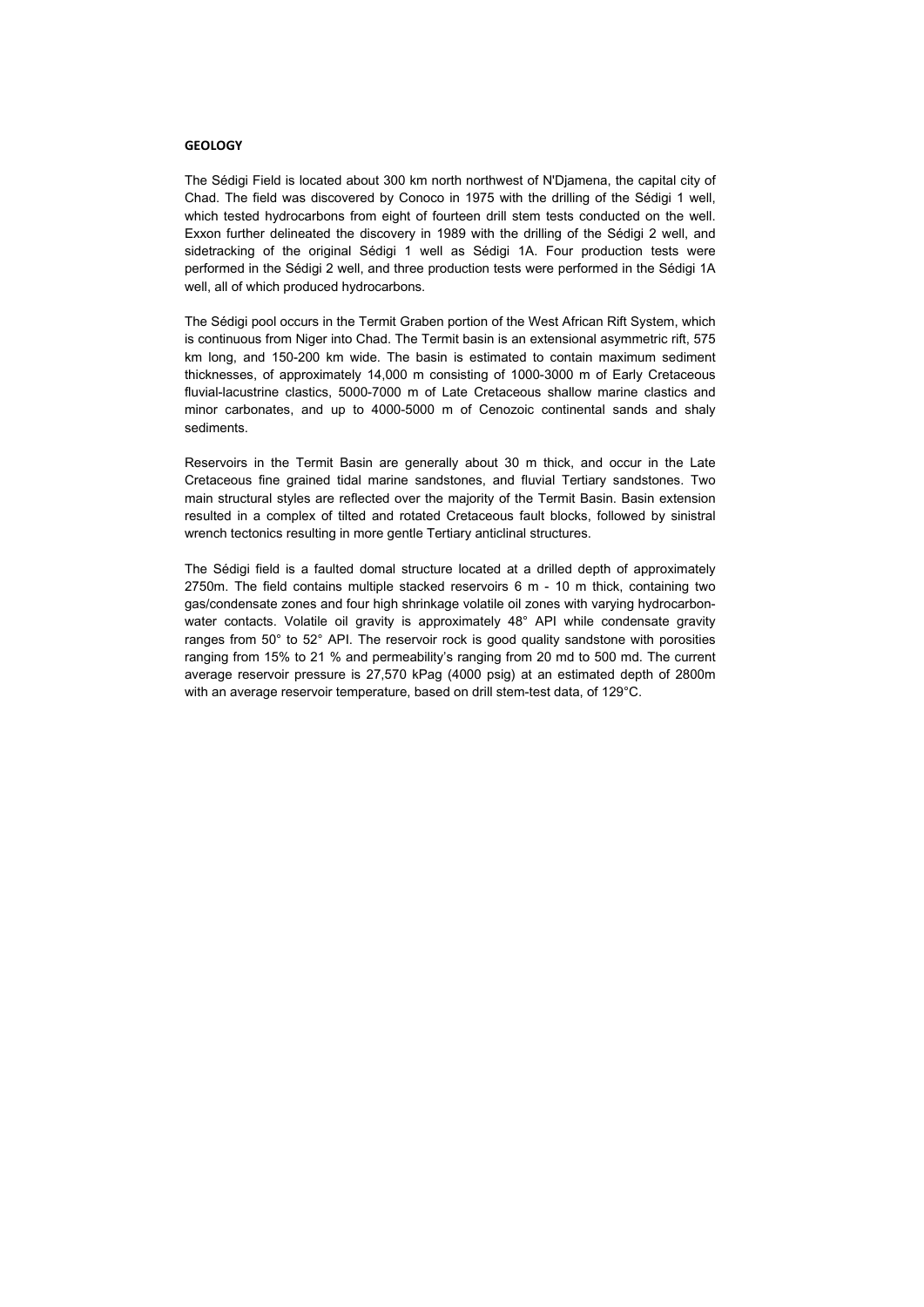#### **RESERVES**

The original oil in place for the field, based on geophysical mapping and reservoir parameters established by Esso Exploration and Production Chad Inc, is 30.9 MMSTB, and 11 Bcf gas. Based on simulation work done on the reservoir model by the same group, recoverable reserves for the field are 13.9 MMSTB oil, 1.4 MMSTB condensate and 5 to 10 Bcf of gas. This represents recovery factors in the oil zones ranging from 31% to 52%, and condensate recoveries ranging from 25% to 29%. The assumption used in these recovery factors was that the reservoir was aquifer supported, with water in place in the model about 1800 times the oil in place. If the reservoirs are not in fact aquifer supported, recovery factors would be cut at least, in half, without the implementation of an injection scheme.

#### PETROLEUM PRODUCT DEMAND

Whether the field has strong aquifer support, or weak aquifer support (which can be mitigated at significant: cost by water injection), the deliverability of the two existing wells appears sufficient to provide feedstock to the refinery to meet the expected product demand as defined by the Societe d'Etude et d'Exploitation de la Raffmerie Tchadienne (SEERAT), and the fuel requirements for the energy demands as required by the Societe Tchadienne d'Eau et d'Electricitie (STEE). The total SEERAT product demand is based on the following percentages of the individual markets:

|                               | <b>STEE</b>   | Local         |
|-------------------------------|---------------|---------------|
| <b>Product</b>                | <b>Demand</b> | <b>Market</b> |
| Liquified Petroleum Gas (LPG) | Nil           | 100%          |
| Motor Gasoline (MOGAS)        | Nil           | 40%           |
| Jet Fuel (JET-A)              | Nil           | 100%          |
| Automotive Diesel Oil (ADO)   | 100%          | 29%           |
| Heavy Fuel Oil (HFO)          | 100%          | 100%          |

The yearly total SEERAT petroleum product demand for the year 2000 is estimated to be 1516 BOPD, and by 2005 the demand is estimated to increase to 1848 BOPD. The STEE fuel requirements for the generation of 8 MW of electrical power in the year 2000 are estimated to be 530 BOPD, escalating to 659 BOPD by the year 2005. The total product requirement for the year 2000 is then approximately 2050 BOPD, increasing to approximately 2500 BOPD by the year 2005.

State's exploitation proposal for the Sédigi field is based upon meeting these initial requirements, and designing for the additional demand as anticipated, to a maximum output of 3500 BOPD of refined product.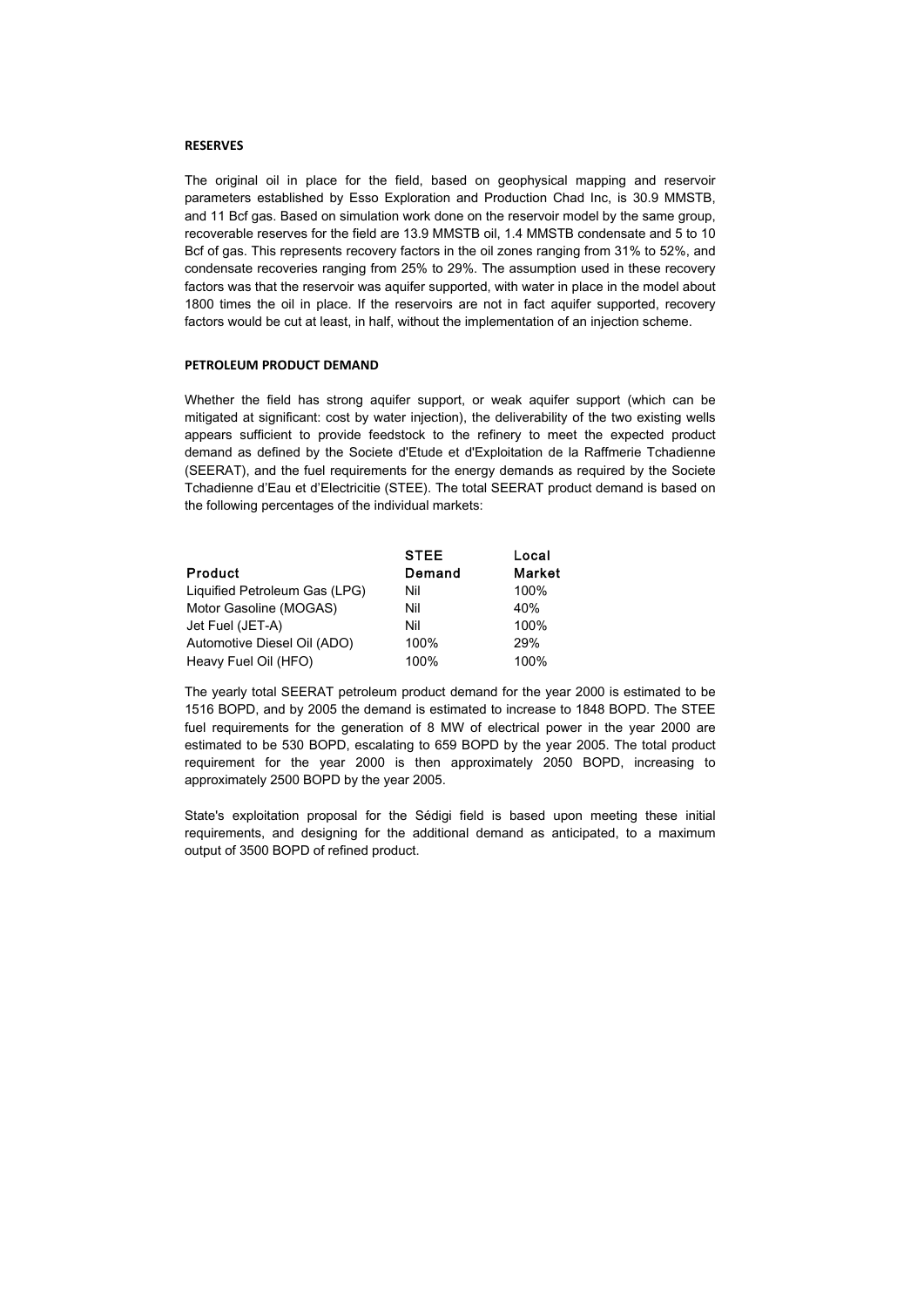

Note: A. Petrole Lampant/Jet Fuel to be considered in future.

#### **SEDIGI PRODUCTION FACILITIES**

The Sédigi production facilities will consist of the producing wellsites (Sédigi 1A and Sédigi 2) a gathering system from the producing well sites, which will take the produced crude to the Field Evaporation system. The upgraded crude will be held in storage tanks, from which a booster pump will pump the crude through a metering skid (considered the beginning of the pipeline), to the shipping pumps. The upgraded crude will be dry, and not contain the previously allowed 0.5% water (and salt not previously considered but which would be present if there is any water), and will have a reduced residual content about 50% of the original crude. Power will be generated at the Production Facilities by diesel engine powered electrical generators. The generators will supply power to the Production Facility as well as the Pipeline Facility, which will include power to the shipping pumps, lighting and control systems and communications systems. There will be sufficient fuel for the diesel generators resulting from the removal of a portion of the heavy ends of the crude by the Field Evaporation system. Any excess heavy ends would be re-injected if sufficient at site used did not develop.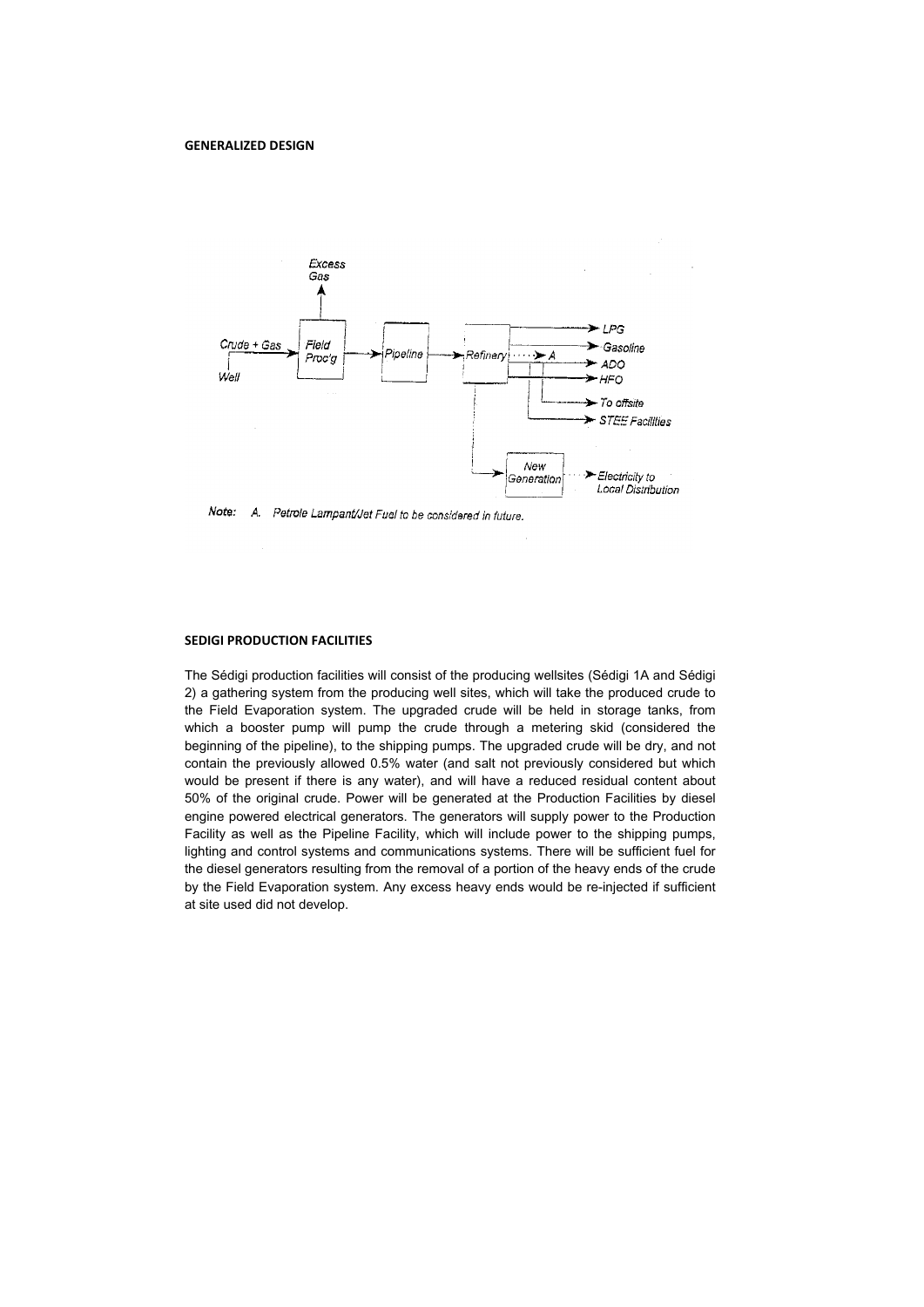

Note: Exchangers not shown.

#### **PIPELINE**

The proposed route for the pipeline would follow the "revised Hastening" route, as per the recommendations of the Esso Exploration and Production Chad Inc. SEERAT Project Design Basis Memorandum dated December 12,1996. This route is approximately 319 km long, and commences at the pump station, located in the Sédigi oil field near the town of Rig Rig to the north of Lake Chad, travels southeast to Bolosidi and Diarkouloula, rums southwest to Tourba, and on to the Farcha site near N'Djamena.

A 4" diameter carbon steel pipeline rated at ANSI 900 Class is proposed to transport the base case flow rate of 2500 BOPD, with a maximum flow capacity of 3500 BOPD. Pipe steel (grade X52) will be corrosion protected by applying an extruded polyethylene yellow jacket external coating, and cathodically protected using an impressed-current type of system, which will include facilities at both the Sédigi pump station, and at the refinery end of the pipeline. The Sédigi pipeline pump station will consist of a reciprocating plunger pump rated for ANSI 900 Class, with a second pump on standby.

The pour point for the Sédigi crude to be transported in the pipeline is 20° C, while ground temperatures at the 1 m depth of burial range from 19° C to 28° C Previous pipeline design proposals provided for isolation of pipeline sections at intervals of approximately 25 km to allow purging of a pipeline segment where line containing crude oil had gelled, resulting from ground temperatures at or below it's pour point. State plans to better resolve the pipeline hydraulic concern regarding a waxy fluid flowing below it's pour point by adding a "field evaporation" system. This unit would remove the heavy ends at the Sédigi site, with the resulting crude to be pipelined having a much reduced viscosity, and a pour point well below the lowest ground temperatures. In addition to alleviating the pipeline fluid gelling concern, this system would allow for the maximum design flow of 3500 BOPD without having to inject costly drag reducing agents at Sédigi.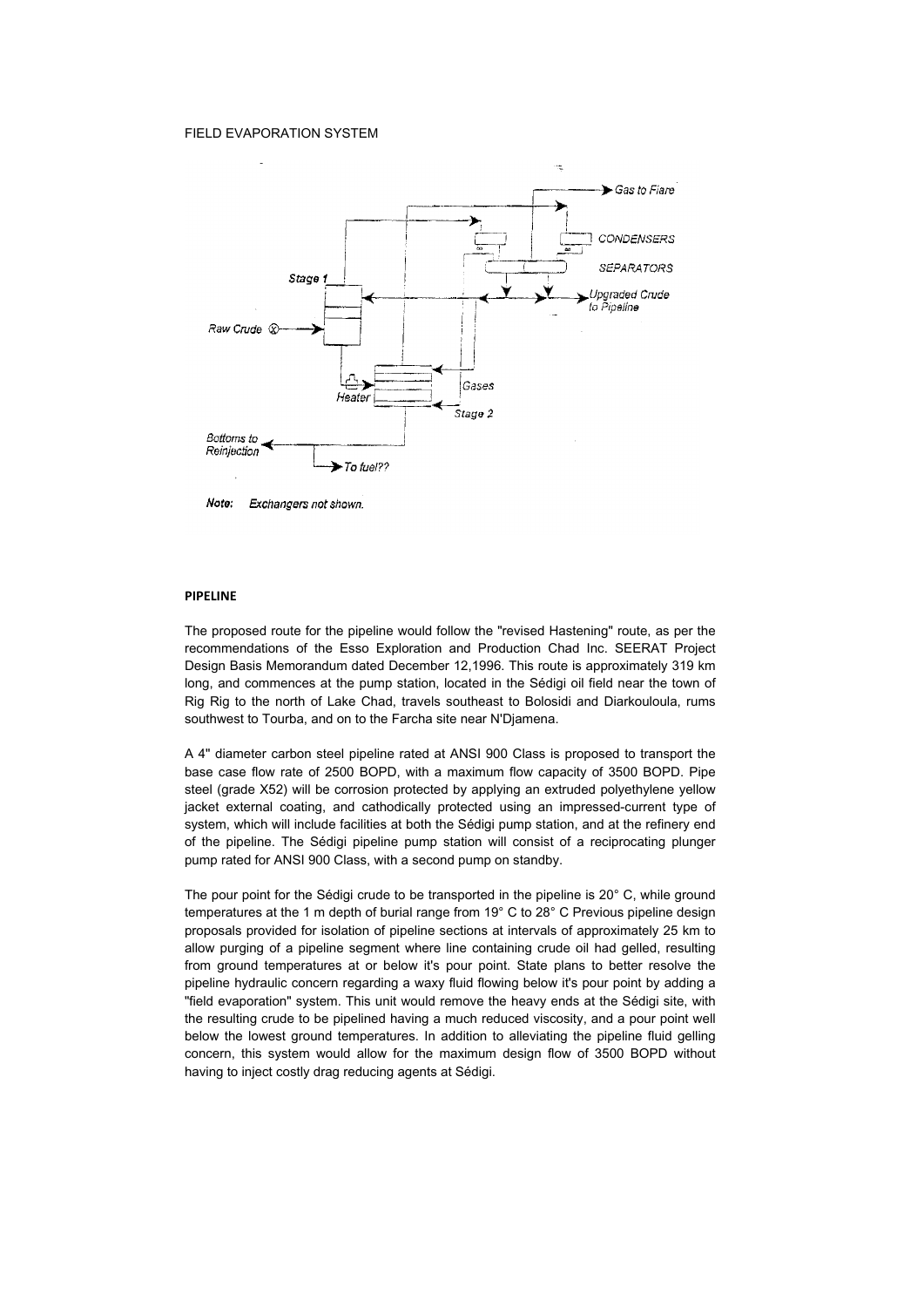Pipeline pigging facilities will be provided at the Sédigi pump station, with an intermediate receiver and launcher located near Bolosidi. A second receiver only unit will be located at the refinery. The scrapper traps should be of sufficient size to allow launching and receiving of instrumental pigs for pipeline inspection.

#### **REFINERY**



The refinery will take crude direct from the pipeline via a surge vessel with a standby crude tank only for emergency use. The crude will be separated into three naptha fractions, kerosene, light gas oil and a bottoms fraction. The heaviest naptha fraction will form the bulk of the feed to the 500 BPD catalytic reforming unit for conversion to 98 to 100 octane reformats The catalytic reformer will have special feed driers and sulphur adsorbers to protect the precious metal catalysts in the three reactors. LPG (butane rich) will be produced from the light fractions in the crude and possibly from C3C4's produced in the reforming.

Products for transfer to oil company tankage will be:

| <b>LPG</b>   | <b>Primarily Butane</b>      | -up to $200$ BPD- |
|--------------|------------------------------|-------------------|
| <b>MOGAS</b> | *91 Octane Unleaded Gasoline | -up to $600$ BPD- |
| <b>ADO</b>   | Single all season product    | -up to 900 BPD-   |
| <b>HFO</b>   | Minor product, but very pure | -up to 100 BPD-   |

\*The gasoline will be composed of a blend of light naptha (75 octane) and the high octane reformate.

The STEE facilities will receive ADO and HFO, with excess fuel gas, LPG, HFO and all excess naptha going to the onsite electrical generation facilities.

Added crude capacity or less ADO could make available up to 500 BPD of feed for jet fuel to a kerosene hydrotreater using hydrogen available from the catalytic reformer to lower the napthalene and aromatics content of the raw kerosene and increase the smoke point. This unit will, operate at about 4500 kPa and would not be recommended for startup until 9 to 12 months after refinery startup due to the very close process control required, and almost doubling the laboratory workload required with jet fuel testing. In addition, several additives are required for the production of jet fuel.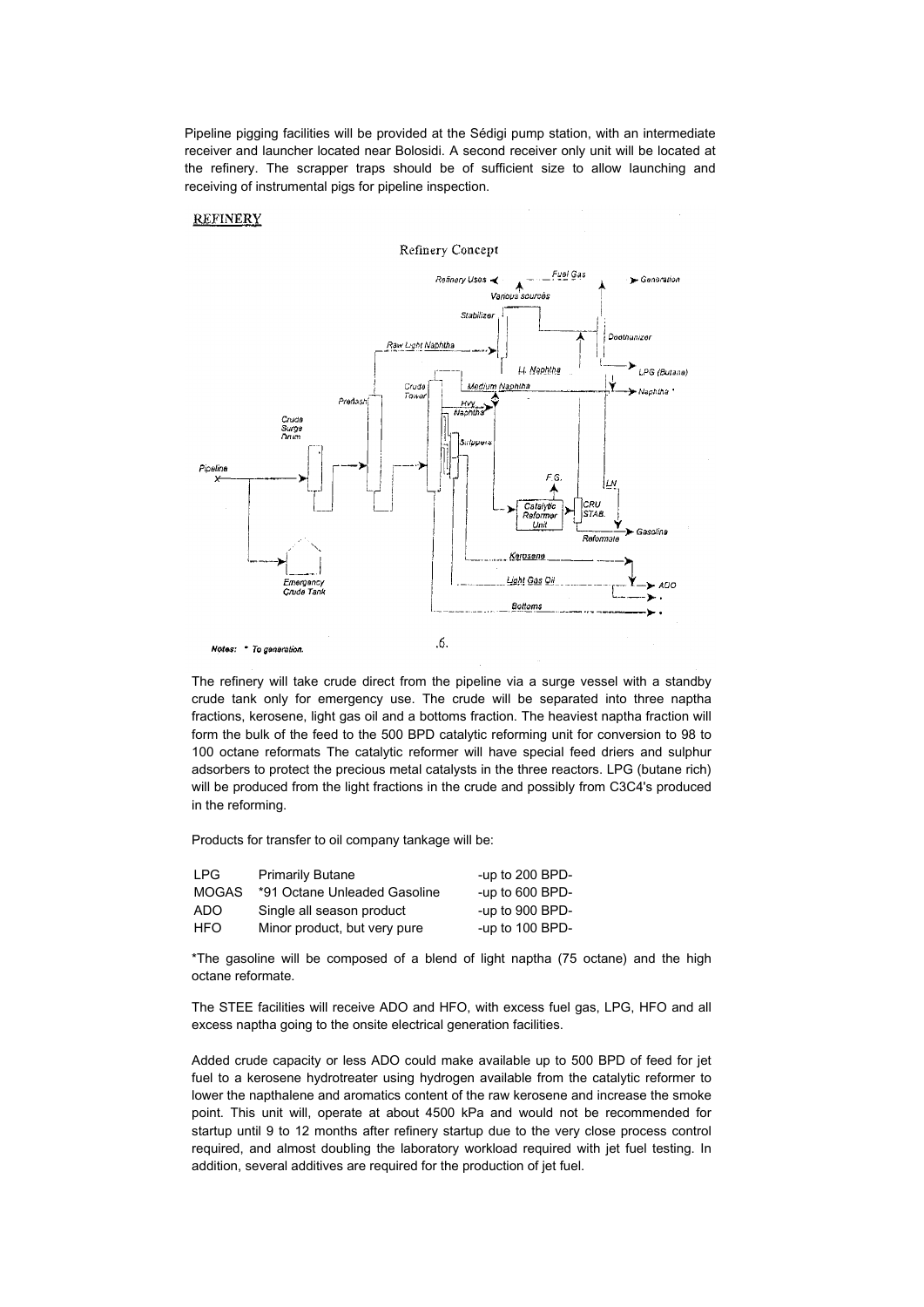#### **ELECTRICAL POWER GENERATION**

The refinery and new power generation facilities are assumed to be fully integral, recognizing the need for adequate spacing in case of fire or other emergencies, and only common utility systems have been considered.

There will be varying availability of excess fuel gas and LPG light, medium and heavy napthas; perhaps ADO; and excess heavy fuel oil from the refinery. The simplest means of converting such materials to electricity has been selected using steam. The upgraded Electrical Generation Facilities will initially consist of three to four Boilers generating a minimum of 4:500 kPa with 100+°C of superheat (the boilers would also provide steam for refinery stripping and reboiling), two Condensing Steam Turbine Generators (3-6 MW, to be determined at the next stage of development), Exhaust Steam Condensers (air, air/water, or water cooled) complete with vacuum systems, and one 1 MW Diesel capable of using ADO/HFO blend. The diesel will be largely for startup and shutdown of the refinery and boiler systems.

The Power Generation Facilities will be laid out to permit the relocation of selected reconditioned diesels from the present site, as well as the ability to expand to a total capacity of 30+ MW (peak with the largest generator off-line).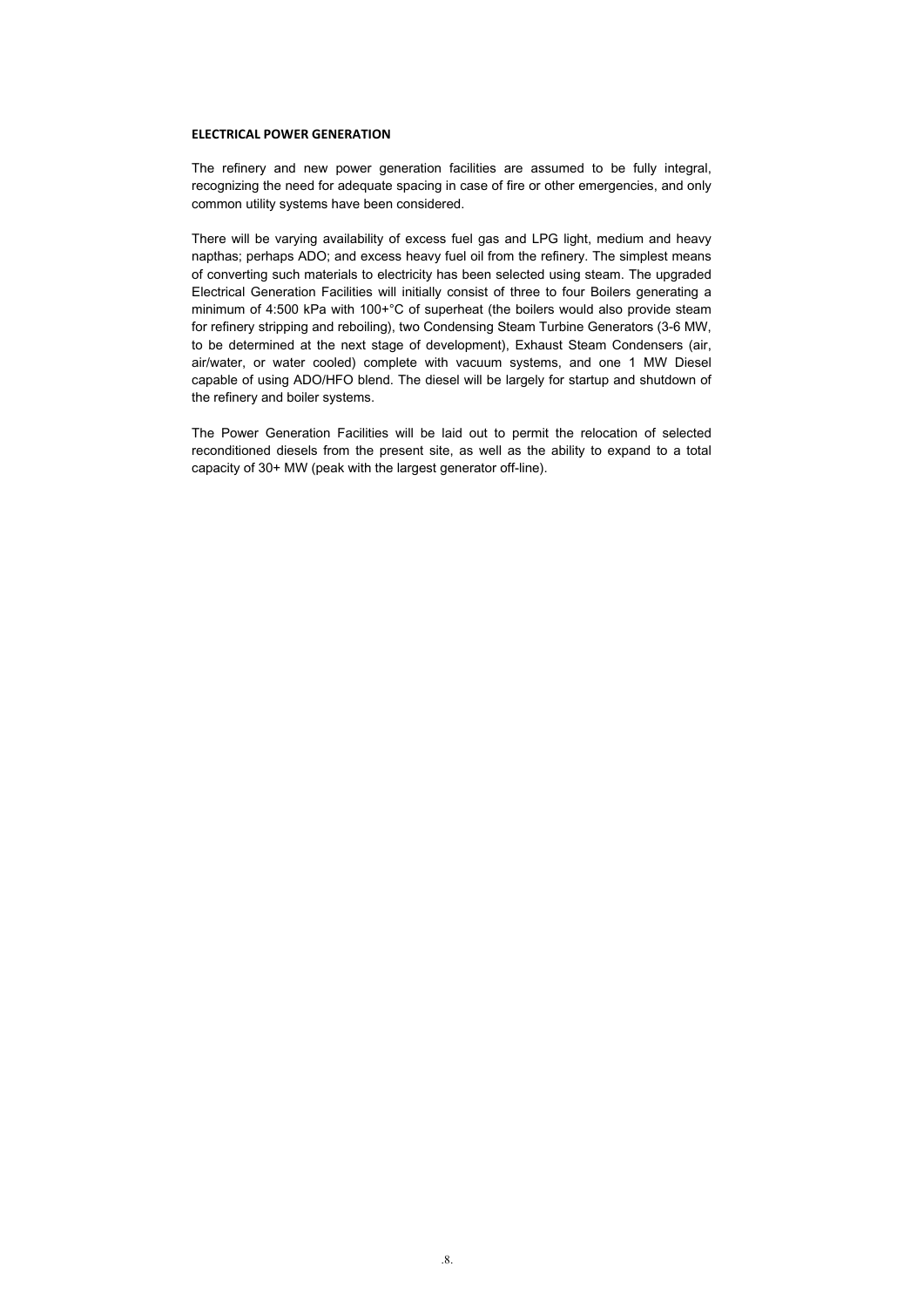The following utility systems will be common to the Refinery, and the Electrical Power Generation facility:

## Water:

- instrument air
- plant air
- fire water
- cooling water (complete with cooling tower)
- boiler feed water
- service water

# Steam distribution:

- Flare
- Oily water treating
- Potentially oily water treatment
- Caustic and chemical handling
- Laboratory waste collection

- note, all steam from generation boilers includes condensate return

# Air:

- Air conditioned Control room complete with washroom and one office
- Laboratory, air conditioned (two rooms plus store room and one office)
- Motor control center, air conditioned

The following water and chemical facilities will be common to the Refinery, and the Electrical Power Generation facility:

In addition, the following service facilities will be provided:

The construction utilized a single project management and process design team for the field, pipeline, refinery, power generation and related facilities. State plans to prefabricate all equipment modules, with modularization to the maximum spread between several. Canadian shops, and all modules and material packages would be air freightable, with the exception of the boilers. State would permit the use of certain reconditioned equipment (e,g. steam turbines, catalytic reforming reactors) where such equipment would perform and have a residual life equivalent, to new equipment.

State will supply, erect and connect all of the process and utility modules, as well as all equipment where it is not part of the modules. We will also supply the engineering for site development and building erection for control, laboratory, and generation buildings as well as supply all control room and laboratory equipment. In addition, State will supply plant Management for the first year of operation, with assistance in subsequent years available but not part of the current proposal.

It has been assumed that Chad-agencies would provide a clear level site, with all interface connections at the site limit for water supply, waste water disposal, product lines to the existing market terminals and electrical connections to the grid. In addition, Chad agencies would provide housing and relative facilities for expatriate staff during the project and the first year of operation to North American standards of quality. State requests the remission of any or-all taxes, duties etc. that might otherwise be-due resulting from the work done on this project by it's staff, or it's subcontracted staff, and the timely necessary approvals for all aspects of the project.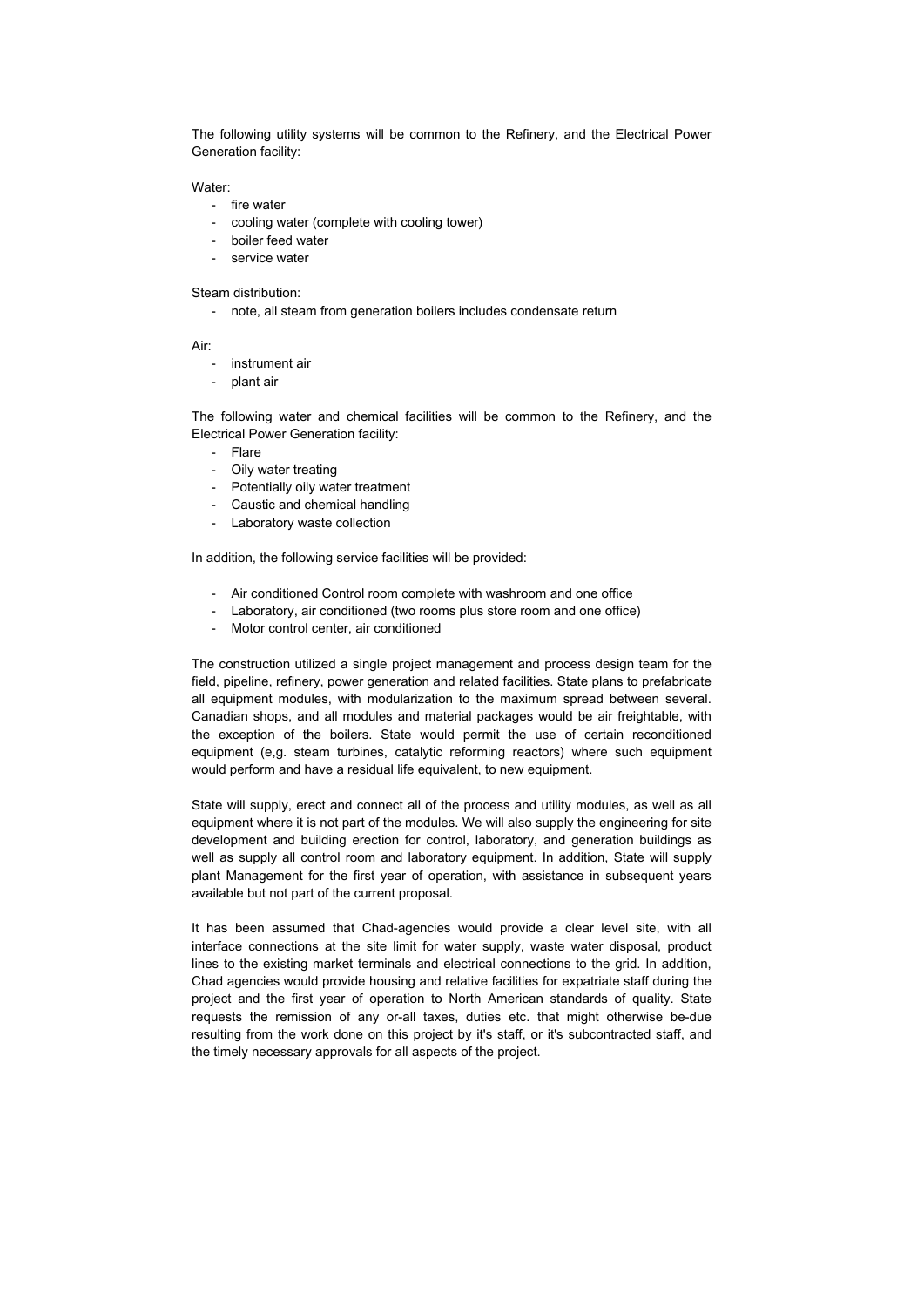# CAPITAL COST SUMMARY (MMSVS)

| <b>FIELD</b>                                            |                |
|---------------------------------------------------------|----------------|
| Evaporation Unit (3500 BPD of feed)                     | $\overline{4}$ |
| Gathering system, Booster pumps and                     |                |
| Storage tanks                                           | 3              |
| Sub total                                               | $\overline{7}$ |
| <b>PIPELINE</b>                                         |                |
| 4" Pipeline                                             | 25             |
| <b>Pumping Station</b>                                  | 2              |
| <b>Subtotal</b>                                         | 27             |
| <b>REFINERY</b>                                         |                |
| Process units                                           | 16             |
| - 3200 BPD upgraded crude                               |                |
| - 500 BPD heavy naptha feed catalytic reformer          |                |
| Tankage with connecting piping and pumps                | $\overline{4}$ |
| Pipe racks and onsite utility distribution              | 4              |
| POWER GENERATION                                        | 15             |
| -Steam generation system (8 MW total)                   |                |
| -New diesel generation plus tie-ins for relocated units |                |
| UTILITIES AND SERVICES                                  | 8              |
| -only as specified to States account                    |                |
| <b>OVERALL</b> (as specific to State's account)         |                |
| -Site development, roads, fences etc.                   | $\overline{2}$ |
| -Project management and related expenses                | 8              |
| -Commissioning and training                             | 3              |
| -Plant management and Support (year 1 only)             | $\overline{2}$ |
| -Subtotal                                               | 15             |
| -Project total                                          | 96             |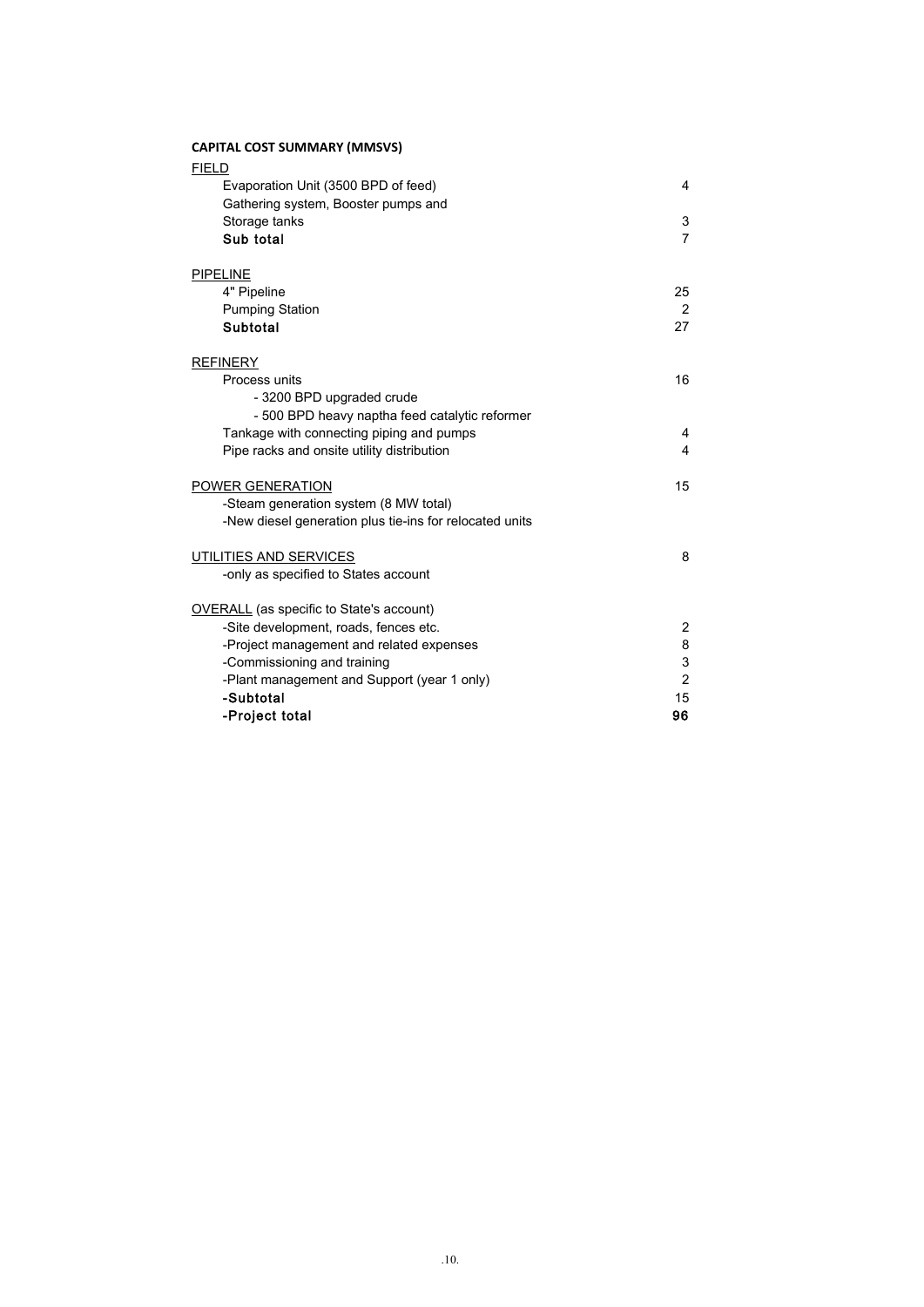## **CONCLUSION**

From the preceding report, it is clear that the development of the Sédigi field will have a very significant capital cost associated with it. On a stand-alone basis, a project such as this would not generally be of interest to State.

The mandate of State is to explore for, and develop hydrocarbon reserves in basins of known hydrocarbon potential in underdeveloped areas.

We believe that the Lake Chad portion of the Termit Basin may be one such area. This report however, points out that State Petroleum Overseas Inc. proposal discussed at the beginning of this study is not economically feasible unless significantly more hydrocarbon reserves are proven within the basin to justify the construction of a larger pipeline from Sédigi, which may ultimately tie into the Doba pipeline to the south.

State is interested in pursuing alternatives to spend additional capital on future seismic and drilling programs in the basin that would develop the necessary reserve base to bring such reserves to market. Such development would bring with it added benefits to the citizens of the N'Djamena area, resulting from the construction of the refinery and power generation facility discussed in this report.

Before finalising our commitment to the further exploration of the Lake Chad area, and subsequent exploitation of the Sédigi field however, State requires that unrestricted access to all technical data acquired to date on the Lake Chad portion of the Termit Basin be made available to it, so that the Company's technical staff may better determine the additional hydrocarbon potential of the area, which is fundamentally important to the project's overall viability.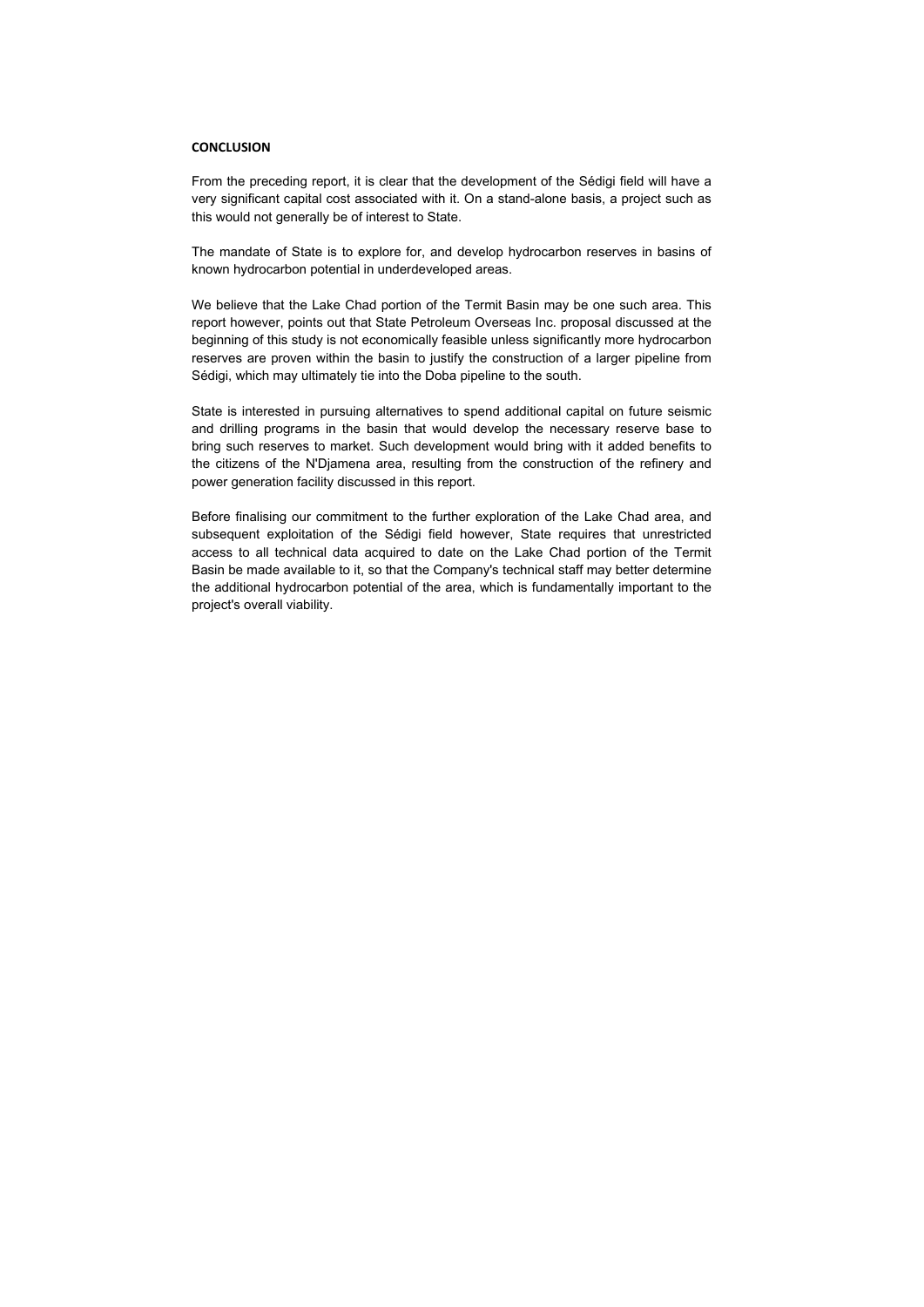# **Sédigi Simulation Study**

# **Results+Summary**

# **ISSUE**

- Optimize recovery with two existing producers wells
- Investigate impact of a third well as an injector

# **RESULTS**

• 2000 BOPD can be produced for 20 years

# **Sédigi Simulation Study**

# **Conclusions**

- We can product 2000 BOPD for more than 20 years with two existing wells if we have a good aquifer support
- More than 50% oil recovery is achievable in the case of active aquifer support
- 44% oil recovery seems achievable in case of a weak aquifer plus injection